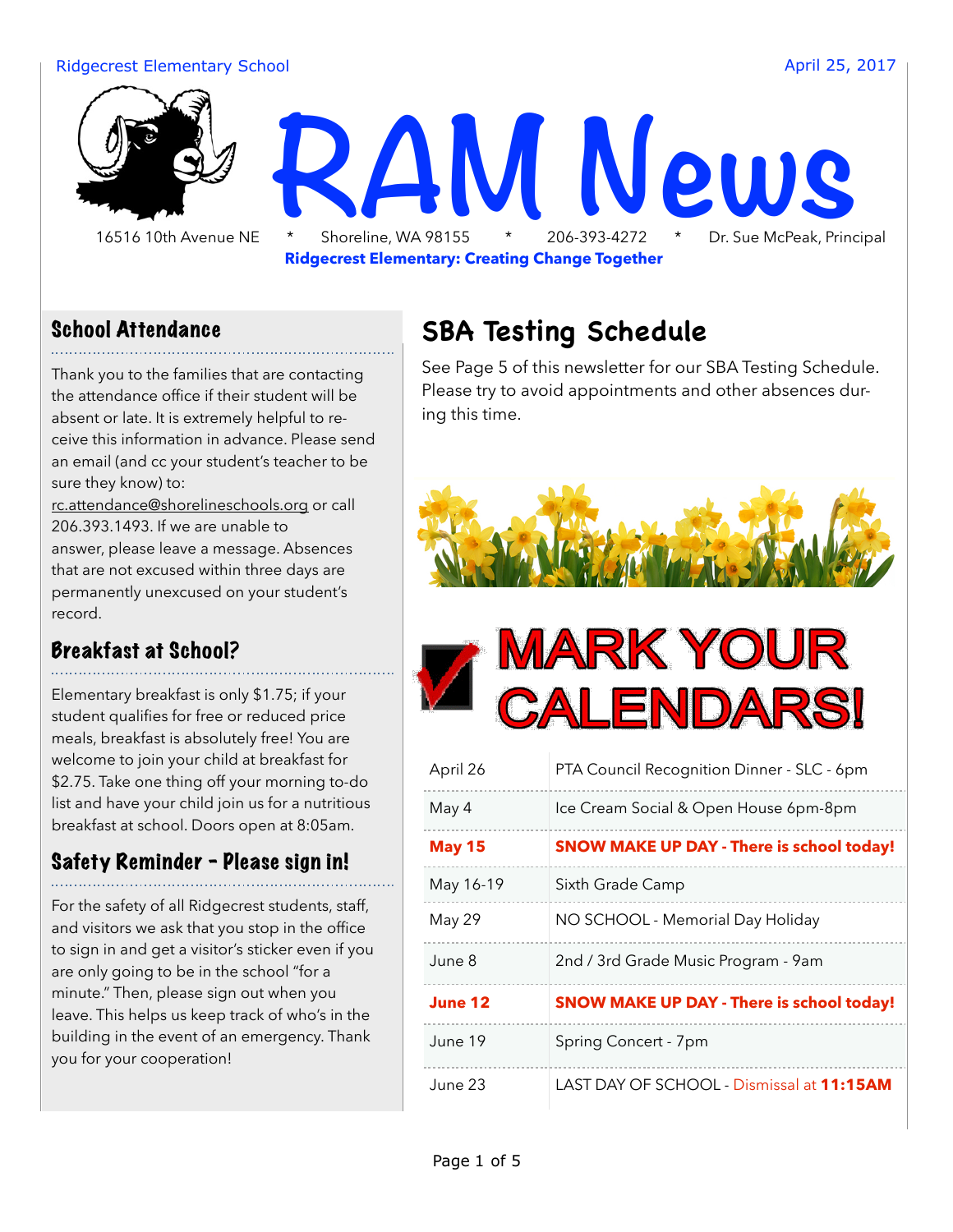

## **Sending Medicine to 6th Grade?**

#### **Camp is FIVE weeks away!**

 If your student takes medication - prescription or over-the-counter - that you would like to send to camp, please fill out the Permission to Administer Medication for Extended Field Trip Form. This form was included in your camp information or call the health office if need one. Sign the parent part and send to your doctor for medication information and signature. Return this form to school with the medication in the original labeled bottle. Please only send enough medication for the four days of camp. **The paperwork and medications need to be in the health office by May 1st** so that the nurse going to camp may review them.

 For example, your student camper may need sunscreen, anti-itch medication, Tylenol for a headache or Ibuprofen for a muscle strain. ALL these medications require the Permission to Administer Medication Form to be signed by your doctor and returned to school with the medications by **May 1st**.

 The nurse cannot administer medications to your student without this form and parent supplied medicine. Thank you!

Please call the health office if you have any questions - 206.393.4276

**5<sup>th</sup> grade parents** - Reminder that your student will need a Tdap immunization before 6<sup>th</sup> grade starts. Tdap stands for the Tetanus, diphtheria and pertussis vaccine. This is part of his/her 12<sup>th</sup> year medical checkup and is required for school attendance. Please let the nurses know the date of vaccination so we may update your child's school medical records

Thank you,

# **Votes** News from the RC



April is National Poetry Month, which we celebrate in the library by reading and sharing poetry all month. We read and share different types of poems from our four shelves of poetry books, many purchased with grants from the Shoreline Public Schools Foundation and our Ridgecrest PTA.

One favorite book is "Once I Ate a Pie" by Patricia MacLachlan. From a dog's point of view, the poems explain why they burst into the bathroom to check on you (they are herders), and why they use their noses to get into dog cookie boxes (they are proud of their work). Another favorite is "If Not for the Cat" by Jack Prelutsky, haiku riddles that challenge you to guess the animal being described.

We have many collections of poetry books for all ages, including "100 Poems for Boys," "Bookspeak! Poems about Books," and the Poetry for Young People series, including Edgar Allan Poe, Emily Dickinson, Langston Hughes, and Robert Frost.

Check them out from our library or another library and enjoy reading them aloud with your family.

 We also celebrate with a "Poem in Your Pocket" activity, where students choose a poem from their grade's pocket and share it with friends or family to get a Poetry Month bookmark. Ask your student if they have a poem in their pocket!



~ Joanna

Nurse Joan and Nurse Stacey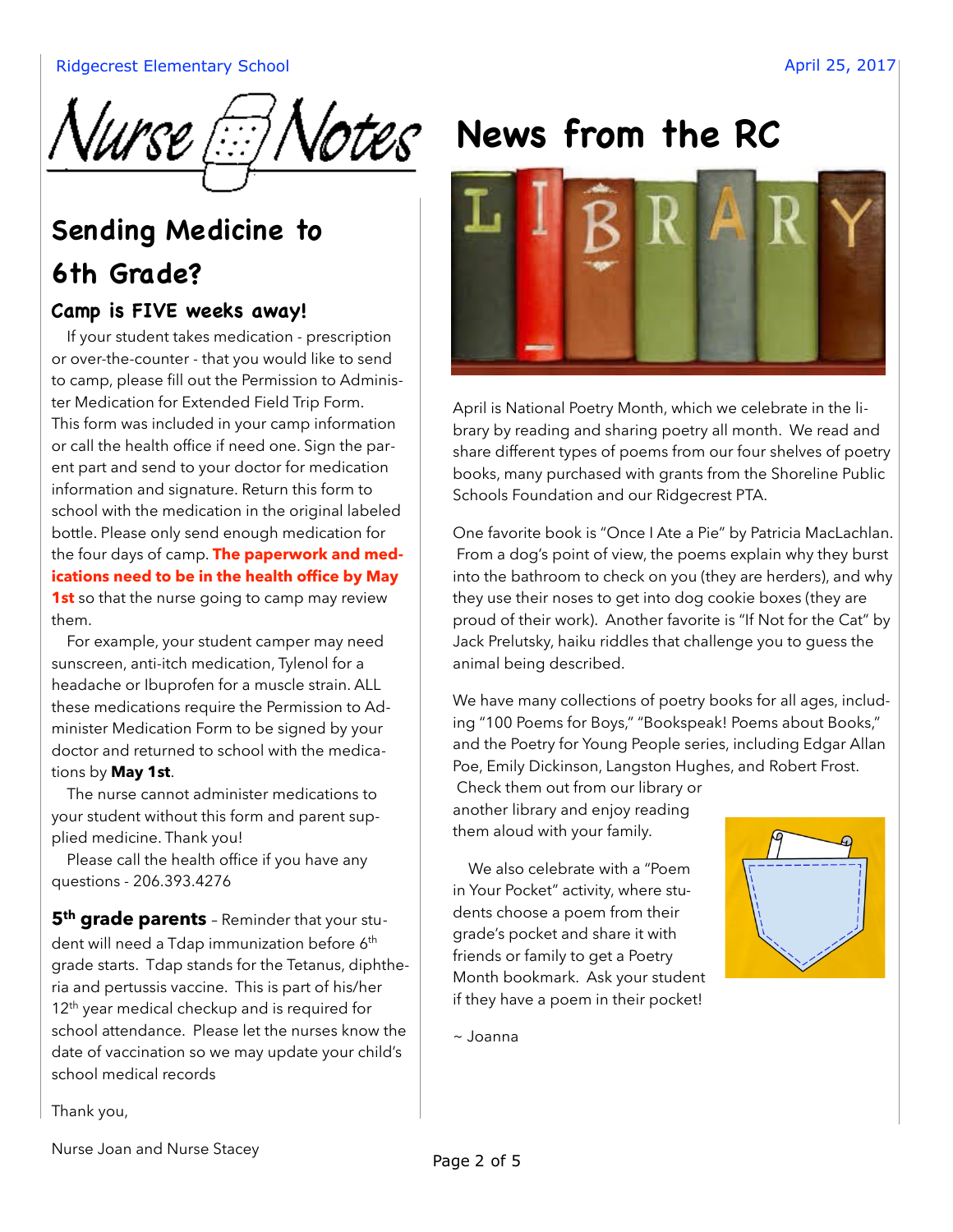# **\*\*\* PTA NEWS \*\*\***

The following link will take you to the current PTA newsletter: http://ridgecrestpta.org/Doc/Public/PTA%20News%2005.2017.pdf

#### **RC PTA Nominating Committee**

The PTA board is looking for nominations to fill the following open positions:

co-Presidents

VP of Fundraising

VP of Programs

Please visit [www.ridgecrestpta.org](http://www.ridgecrestpta.org) for more information.

#### **The RC Talent Show is COMING!**

The RC Talent Show will be held on Friday, June 2 from 6:30-8:30pm

An audition sign-up forms are due no later than 3pm **THIS Friday**, April 28th. If you student(s) did not bring home a form, we have some available in the front of<del>fiç<sub>pe to enter text</del></del></sub>

Please consider the following when preparing your act:

- \* Performance time limit is 3 minutes
- \* Practice and be prepared for the rehearsal

 \* You agree to attend ALL MANDATORY EVENTS: Audition: May 2nd (a time will be assigned based on your availability Dress Rehearsal (June 1st) 3:30-5:30pm

Talent Show (June 2nd) 6:30-8:30pm

Questions? Please contact the Talent Show Coordinator: Myles Corbin [\(myles.corbin@gmail.com\)](mailto:myles.corbin@gmail.com)

# **Shoreline Community College S.T.E.M. Festival**

Do you love science and art? It's time to start getting ready for the Shoreline STEM Festival which takes place on Saturday, May 20, 2017 at Shoreline Community College, with a K-12 student science fair, hands-on STEM fun, robotics demonstrations, and STEM Career Expo! Parents: we need volunteers to make the festival happen! Sign up on our website or email us to find out how you can help. Details for everything can be found at:

[shorelinestem.org](http://shorelinestem.org) or email us at [shorleinestemfestival@gmail.com](mailto:shorleinestemfestival@gmail.com)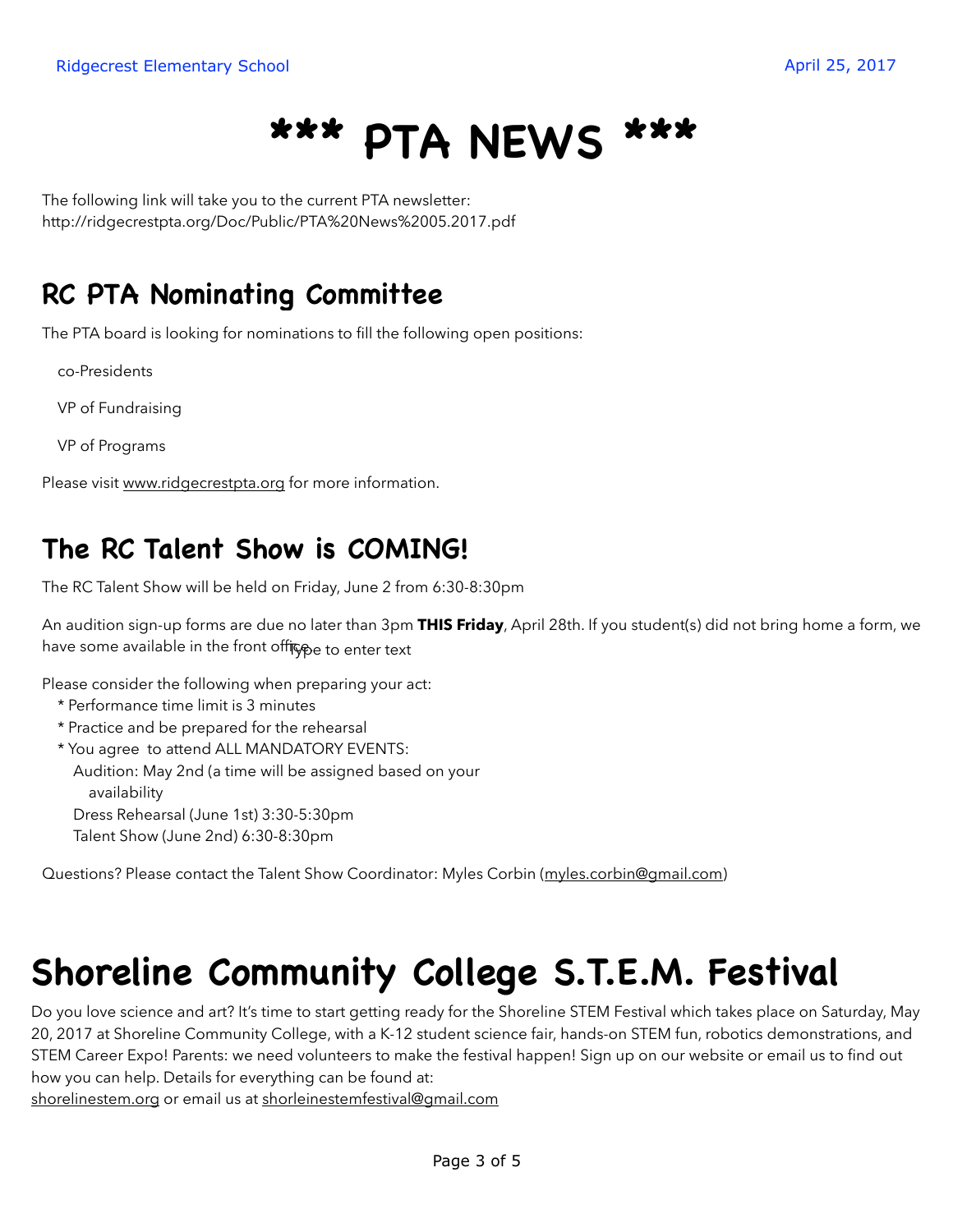## **News from the**

## **Family Advocate**



## **Natural Leaders Meeting**

Our next Natural Leaders Parent meeting is Friday, May 12th, 2017 at Ridgecrest. Please come at 8:30AM for breakfast. Story time for young children is offered from 8:40-9 AM. Please see Sheryl Lundahl or Brittney Rider if you have any questions. We look forward to seeing you!

#### **Do you know who's on your student's Emergency Contact List?**

Have you updated your contact information recently? Do you know who is on your emergency contact list and eligible to pick up your child? Please consider making sure the office has the correct information for your child in the event of an emergency. You can check this by logging into your Family Access account under the families tab at [www.shorelineschools.org.](http://www.shorelineschools.org) If you would like to make a change, please call the office at (206) 393-1493. The Federal Emergency Management Agency (FEMA) has family safety plans you and your family can fill out as well. Find these plans and more at [https://www.ready.gov/](https://www.ready.gov/make-a-plan) [make-a-plan.](https://www.ready.gov/make-a-plan)

# 

# **Sports Physicals for Middle School: 2017-18**

The whole subject of sports physicals can be very confusing — when you need them, how long they last, and even what form to take to your doctor. As students enter into 7th and 9th grades in the Shoreline School District, sports physicals (officially known as "Secondary Student Health Report") are required to be able to try out and play in a sport after school. The entire sports packet includes forms for Code of Conduct, Physical Examination, Concussion Information, Athlete Information, Permission, and Insurance (please make sure to complete the ENTIRE page). Middle School Athletic Training Form packets can be downloaded from the Kellogg Middle School web page under the Athletics tab. Look for "Athletics Information". It is recommended that a doctor appointment be scheduled sometime after June 1 of the current year. The sports physical is good for 24 months based on the date of the actual physical exam by the health care practitioner. Bring the **Sports Physical Form** with you to the doctor's appointment. The left side of the form is completed by the parent/guardian and the right side is completed by your health care provider. Fall sports usually start the first week of school so it is imperative that there forms be turned in that week if your student wishes to participate. If you have questions, please contact the Kellogg Nurse by calling 206-393-4790.